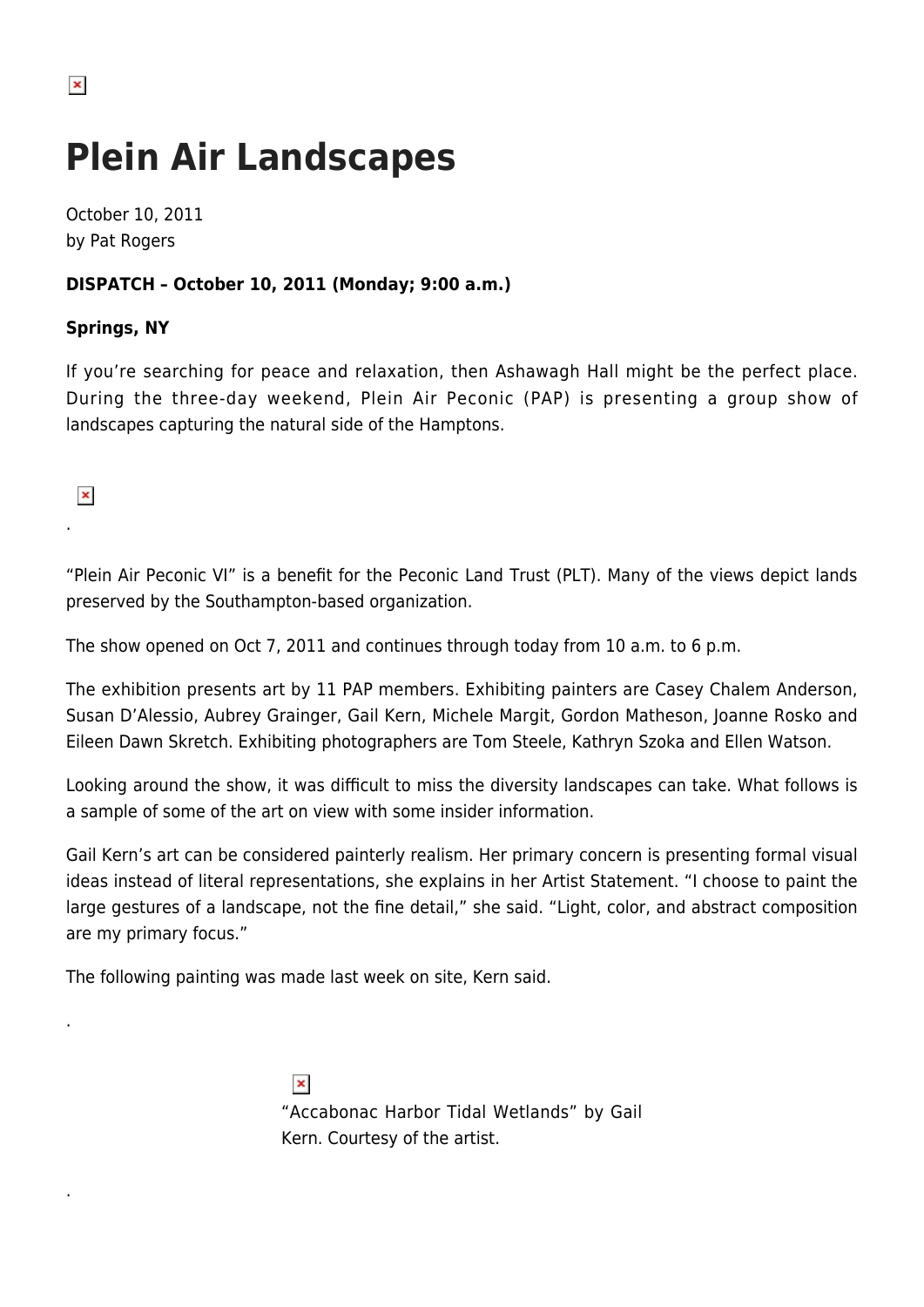"I began it before the wetlands started flooding–when it looked like water and solid land," she said. "As the tide filled the wetlands it gave me a wonderful pattern of pools and streams, which really made the painting visually interesting. Nature is always more interesting than anything I can dream up!"

> $\pmb{\times}$ "Bell Bluff with Sailboats" by Gail Kern. Courtesy of the artist.

.

.

.

.

.

.

"This is a portrait of the bluff which changes minute by minute with the transition of light, much the same way a face changes in shifting light," Kern said. "I spend a lot of time in that area on a sailboat, so it has great personal meaning for me!"

The following painting by Aubrey Grainger depicts Accabonac Harbor. "This is a place I love to paint and I have done it many times," Grainger said. "I especially love my fall version which is included in the show."

> $\pmb{\times}$ Artwork by Aubrey Grainger. Courtesy of the artist.

Kathryn Szoka presented images from her "Vanishing Landscapes" series and other photographs. The image that follows sprung from a request by the PLT, Szoka said.

"I was asked by PLT to photograph on Cow Neck preserve," she said. "While there are many beautiful vistas I was able to photograph, this end of evening image struck me as capturing the idyllic, otherworldliness of the site."

> $\pmb{\times}$ "Cow Neck Nightfall" by Kathryn Szoka. Courtesy of the artist.

"Wolffer is wonderful in any season," Szoka said about the photograph below.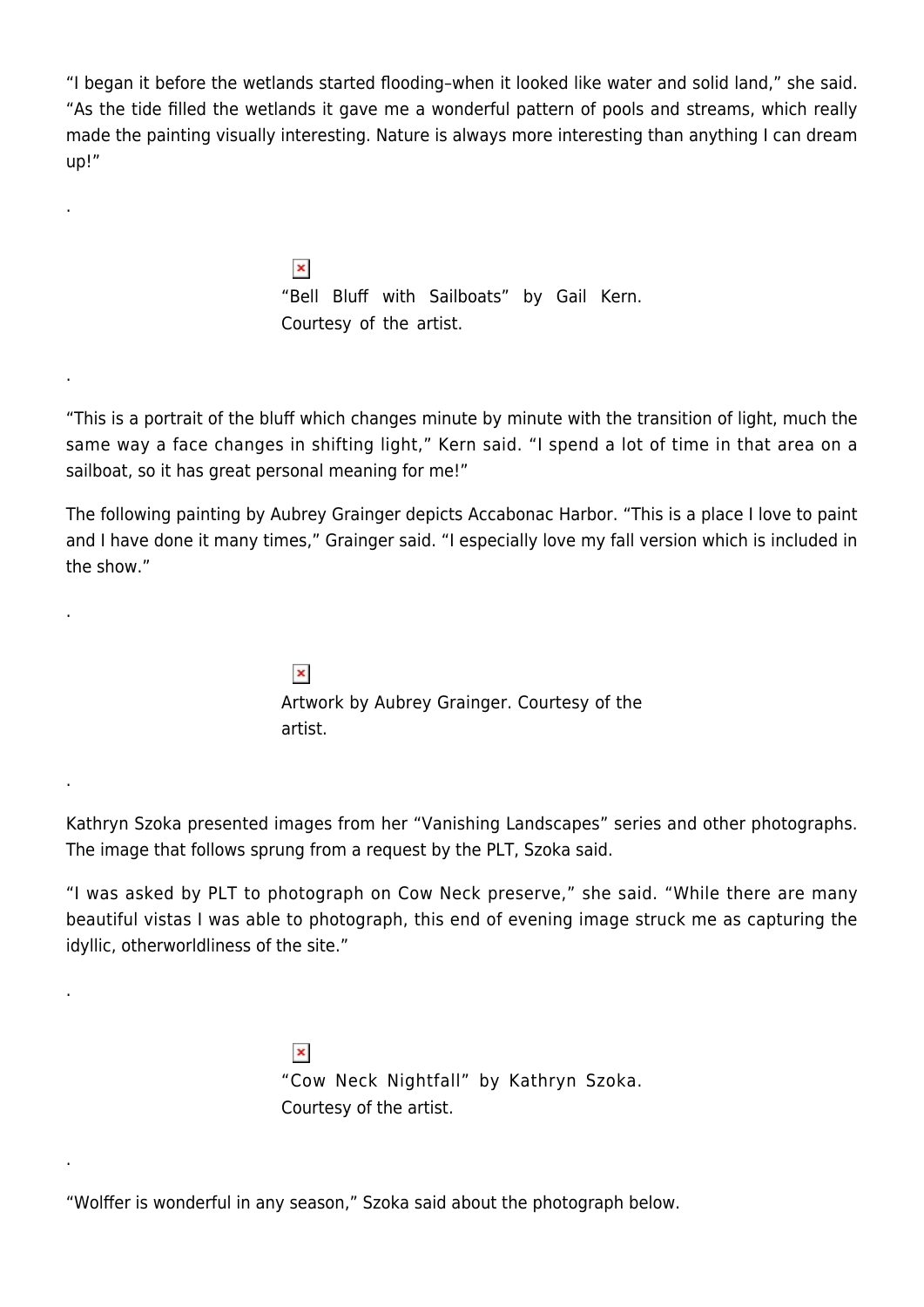"However, being partial to clouds, I enjoyed this particular afternoon at Wolffer in late September."

.

.

.

.

.

 $\pmb{\times}$ "Wolffer under September Sky" by Kathryn Szoka. Courtesy of the artist.

Casey Chalem Anderson is a fan of color. Her paintings feature a bright palette that may or may not present when viewed. For Anderson, colors provide a "positive emotional charge." She strives to make paintings that imbibe "a peaceful and expansive sensation for the viewer," according to her Artist Statement.

Lately, she's been making paintings were waves provide the perfect excuse to push the capacity of paint and see what it can do.

> $\pmb{\times}$ "Atlantic Gray Burst" by Casey Chalem Anderson. Courtesy of the artist.

> $\pmb{\times}$ "Morning Wave" by Casey Chalem Anderson. Courtesy of the artist.

"I think about how the ocean seduces and beckons with its sparkling beauty and at the same time strikes fear of possible danger," Anderson said.

"I feel calm at the ocean, a sensation produced by the wide horizon line and the rhythmic pounding of the surf. And yet, danger seems to lurk when at any moment Mother Nature could unleash her full force. I love it! The paint is a vehicle to explore all of that."

When photographer Tom Steele heads out with his camera, he's never sure what he will find. Mostly, Steele searches for that fleeting moment when instinct and the light converge to create conditions for the perfect photograph.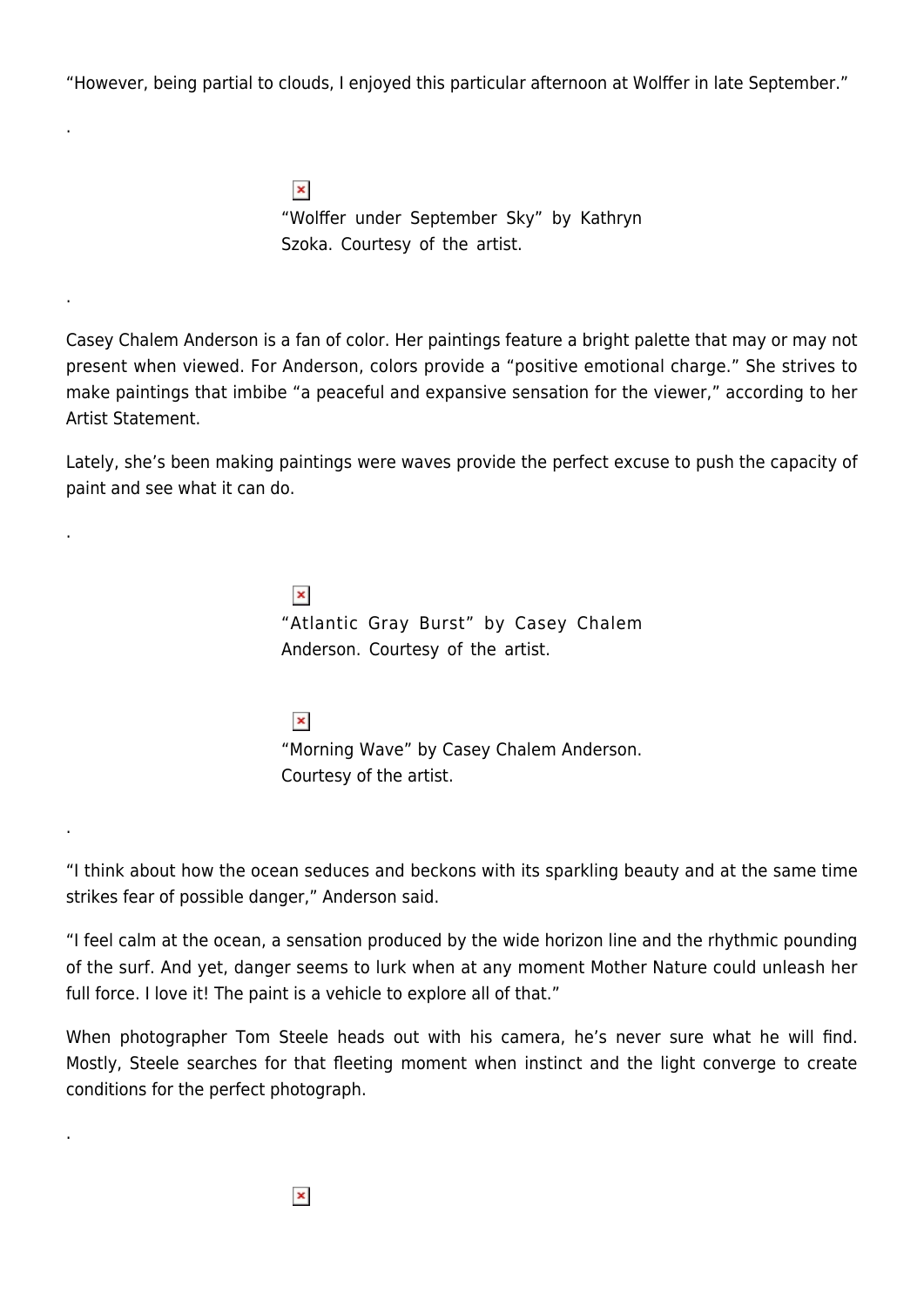"Atlantic Double Dunes" by Tom Steele. Courtesy of the artist.

 $\pmb{\times}$ "Osborn Barns" by Tom Steele. Courtesy PAP.

.

.

.

.

.

.

.

Susan D'Alessio has been thinking about drama and her paintings reflect this. The contrast of light and dark were always a part of her paintings. Lately, she's been focused on coaxing the difference into her palette while choosing compositions that grab the eye.

> $\pmb{\times}$ "Pond of Pines / Napeague" by Susan D'Alessio. Courtesy of the artist.

"I choose to paint "Pond of Pines" because of the combination of the late day light and the shapes of the natural Napeague landscape," she said. "The back-lit tree created interesting patterns on the dune. The browns and the warm greenish-grey of the sandy vegetation is a nice contrast to the calm pond and marsh land beyond. This creates a more dynamic landscape than the usual horizontal flatness of the marsh land and fields of the East End."

In "Dune Beach View," D'Alessio aimed to "capture the contrast of the warm fall-colored beach grass contrasted against the clearing blue-grey cloudy sky."

> $\pmb{\times}$ "Dune Beach View" by Susan D'Alessio. Courtesy of the artist.

"This is a familiar view we see when walking toward the ocean beaches," she said. "The horizontal composition and the color attracted me to this landscape at Dune Beach in Southampton."

Ellen Watson made the following photo after being grabbed by the image of an unexpected bunch of beets left in a farmer's row. The way that the light struck the vegetables gave her pause but it was the sudden realization of the fragility of life that enticed her to raise her camera.

 $\pmb{\times}$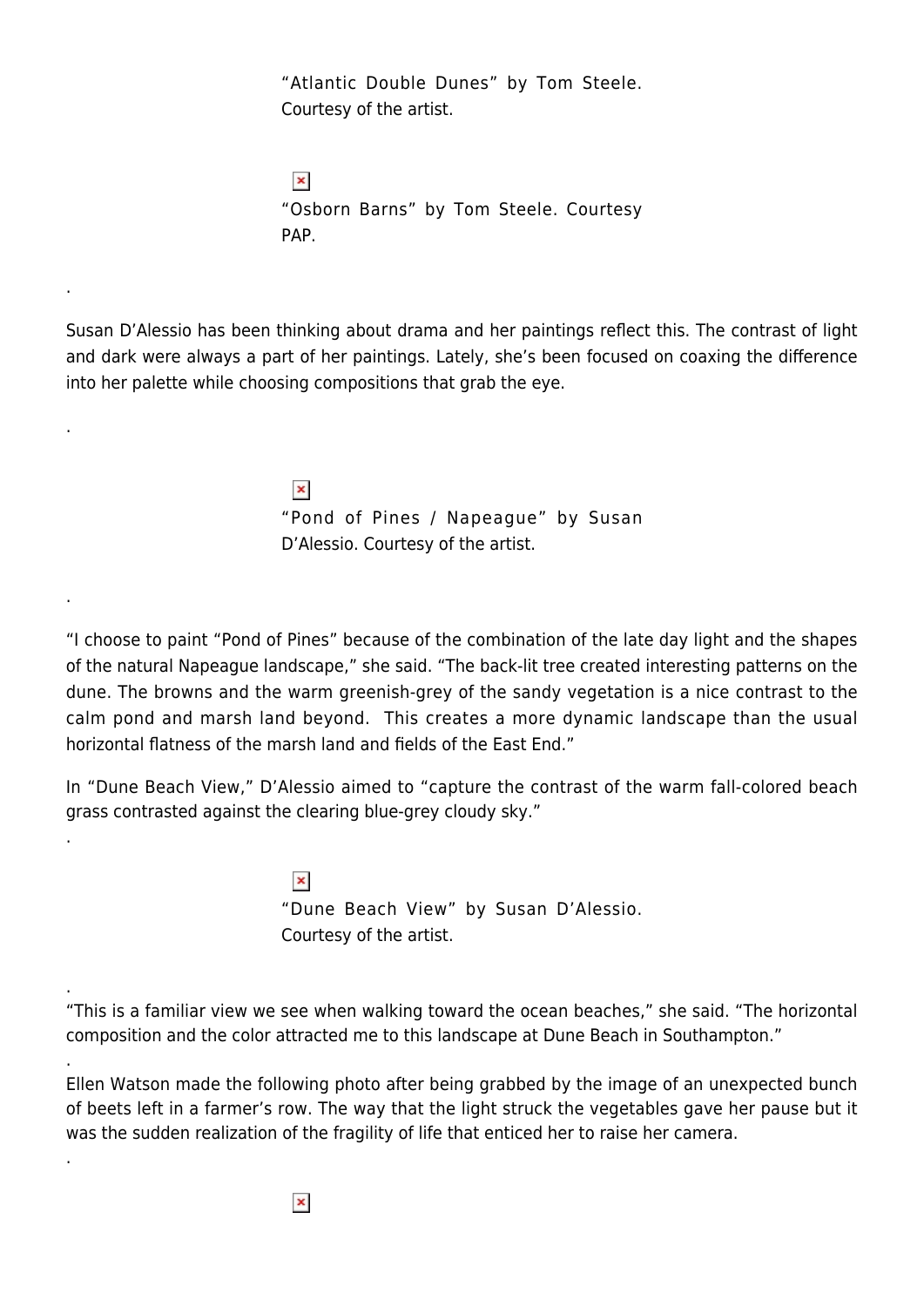"Beets at Balsam Farm" by Ellen Watson. Courtesy PAP.

"I was traipsing through the fields one day and saw this abandoned bunch between two rows," Watson said. "Something about them in the particular light really struck me. I realized that someone had been there to pick them and then moved on, and they were forgotten."

.

.

.

.

.

.

.

.

.

For Michele Margit, the larger the view, the better. Her paintings aim to impart the widest view possible. Curves of land, sand or water lead the viewer into sights unseen.

> $\pmb{\times}$ "Lazy Point" by Michele Margit. Courtesy PAP.

Gordon Matheson's been painting along roadsides of the Hamptons for many years. It's not uncommon for greetings to be shouted from cars zooming by the highway as he paints a view on an easel en plein air. The following two paintings also present personal triumphs of paint application over will until the perfect line or forms are created.

> $\pmb{\times}$ "View from the Bridge, Pussy's Pond" by Gordon Matheson. Courtesy of the artist.

"View from The Bridge, Pussy's Pond" is actually a view that I've been enjoying for 35 years," Matheson said. "The most beautiful time of year for Pussy's Pond is the fall and this painting captures the full colors of a brilliant fall day. The soft blue and grey sky, in turn, softens the old whitewashed bridge wall to where it seemed more Firenze than Bonaker. This eventually had the unintended result of making the painting more about the wall than about the foliage."

> $\pmb{\times}$ "Ghost Ships at Fresh Pond Inlet" by Gordon Matheson. Courtesy of the artist.

<sup>&</sup>quot;Ghost Ships at Fresh Pond Inlet" was originally painted on a chilly late-fall day: much too cold for sailing races," Matheson said. "I added three loose two-stroke sailboats to save the space and put the painting away to be finished the following summer when the races would be back."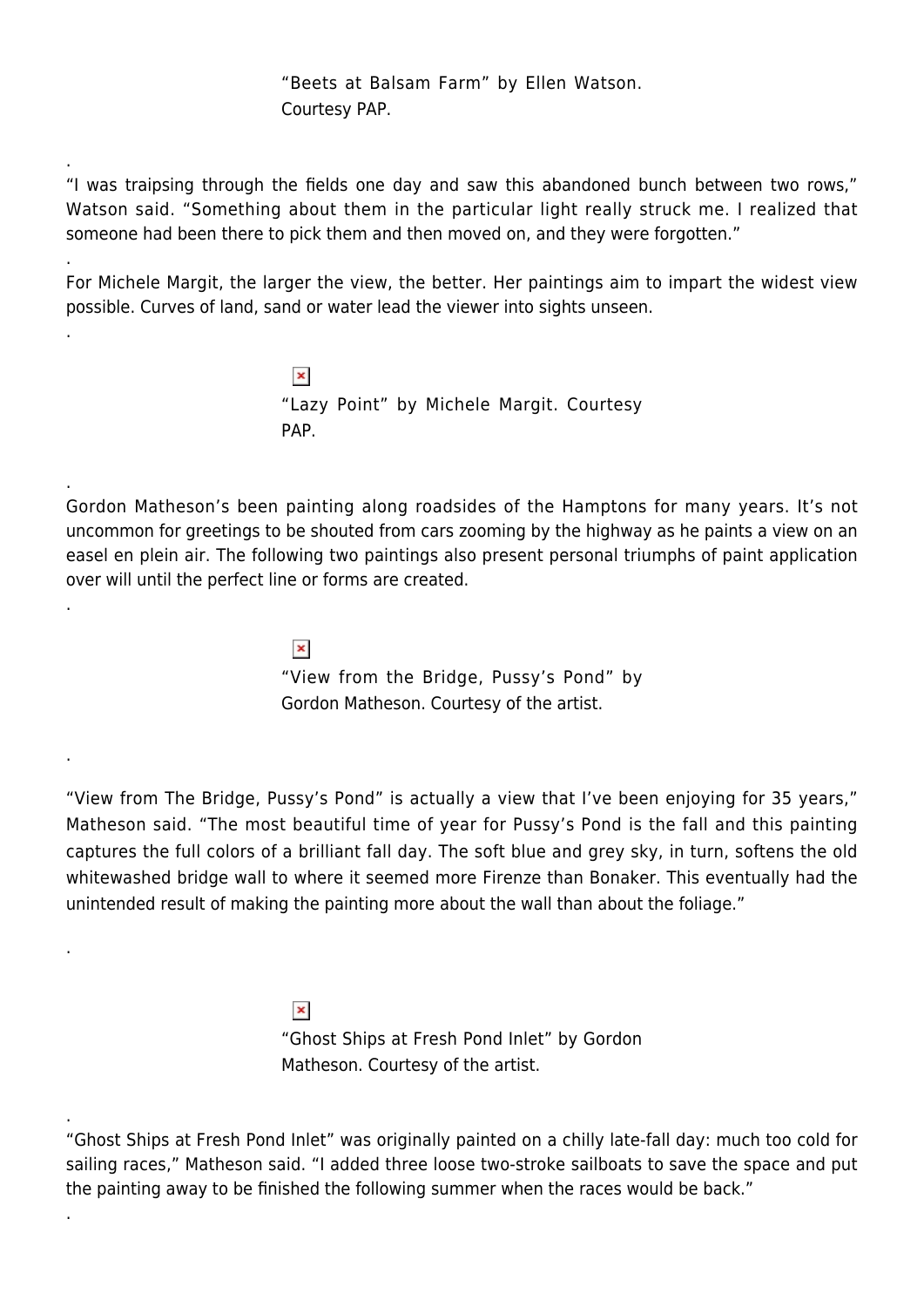"During the summer, I then spent a whole afternoon watching the races, drawing and painting three perfect sailboats, racing for home. But they looked way too perfect for the soft feeling of the painting. So I took them out and went back to the three ghostly sailboats trying to break out of the fog. "I had it right the first time and didn't know it. Live and learn."

 $\pmb{\times}$ 

.

.

**.**

"Wyndanch Early Morning" by Eileen Skretch. Courtesy PAP.

This is the sixth year Plein Air Peconic has exhibited together.

Based on artist interviews, it seems the group has hit its stride in discovering the best way to present their landscape art.

The current exhibition features larger pieces in the main gallery with a collection of smaller works presented in the side gallery.

Being enmeshed in the genre of en plein air for six years (and in most cases, much longer as individuals) means PAP artists are well-versed in capturing local landscapes.

While every artist brings their own perspective and captures different elements of the natural world, they are bound together for a love of landscape, said Margit.

More specifically, it is the landscape of the Hamptons that draws each artist to return time and time again and connects them to each other, said Anderson.

> $\pmb{\times}$ Exhibiting members of Plein Air Peconic. Not shown are Kathryn Szoka and Eileen Dawn Skretch.

**BASIC FACTS**: "Plein Air Peconic VI" is being held from Oct 7 to 10, 2011 at Ashawagh Hall. Proceeds benefit the Peconic Land Trust. The work is inspired by direct observation of farmlands, flower fields, salt marshes and beaches on the End End of Long Island. Ashawagh Hall is located at 780 Springs Fireplace Road, East Hampton, NY.

**Plein Air Peconic** was established in 2006 to exhibit the landscapes of the Hamptons and the North Fork. Working en plein air to capture vistas conserved by the Peconic Land Trust and other natural scenes, a portion of all sales are donated to the Peconic Land Trust to assist with their efforts. Each artist has exhibited widely outside of PAP. Information about the individual members and the group can be found at [www.PleinAirPeconic.com.](http://www.pleinairpeconic.com/)